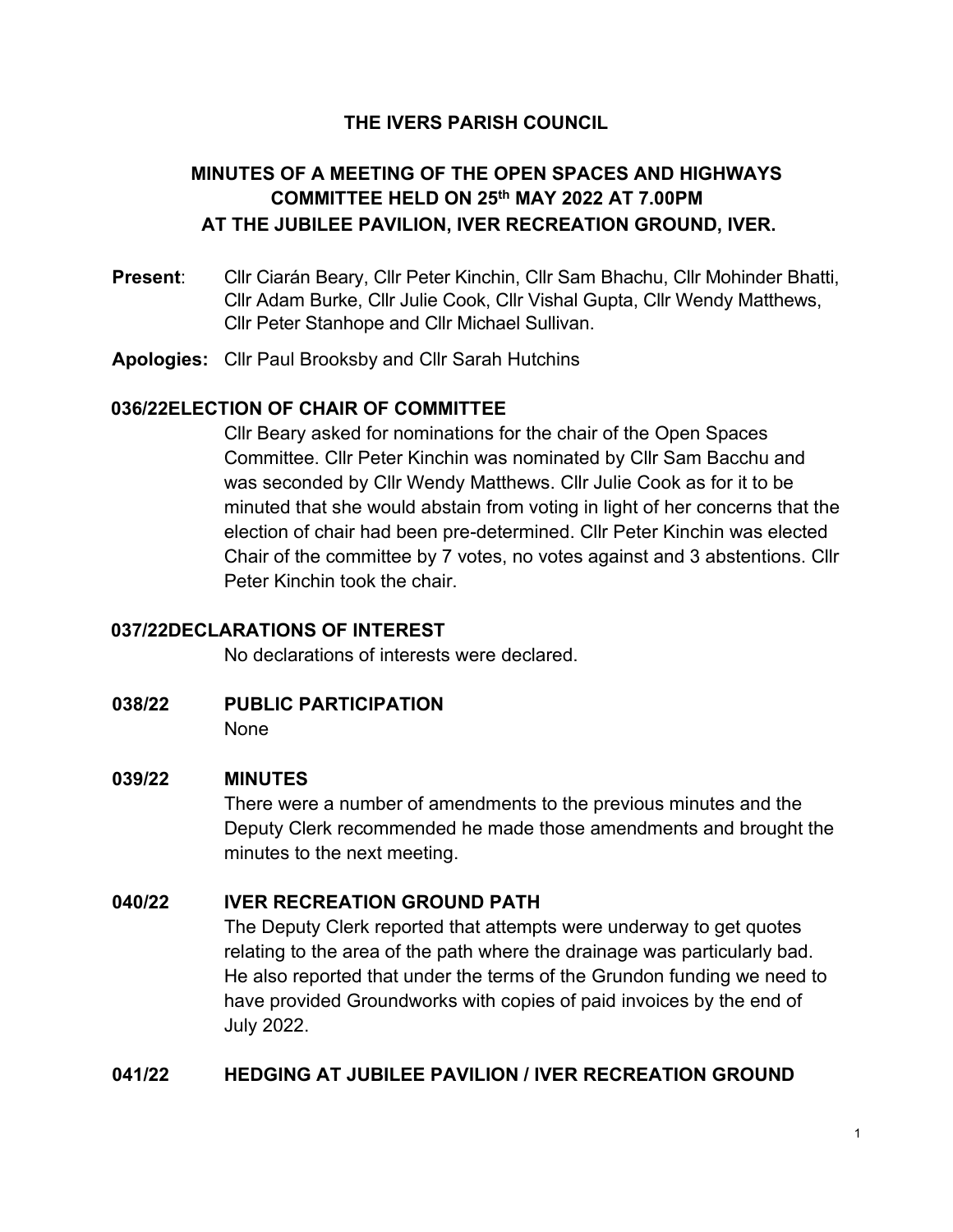The Deputy Clerk reported that he had been exploring the use of hedging as opposed to trees here and that the opportunity to obtain free saplings was opening again this year from the Woodland Trust. It was noted that if the Parish Council wished to change from trees to shrubs it maybe required to make application to change the planning permission that could coat £254. There was also an opportunity to incorporate the Buddy Bench initiative that had been funded by the Community Board.

## **042/22 WOODEN STREET PLANTERS – BUCKS 'WELCOME BACK' INITIATIVE**

The report of the Deputy Clerk was received. The two damaged planters to be inspected by the Grounds Team when safe to do so and a decision made as to the condition and potential option of repair / making good. The Deputy Clerk to progress the re-allocation of the rectangular planters based on an assessment of the safety aspects of them for future use.

### **043/22 COMMUNITY BOARD FUNDING / APPLICATIONS**

The Deputy Clerk reported that he was checking the status of the Speedwatch application with the new Community Board Co-Ordinator for The Ivers and Wexham. He reported he had requested an update to the quote for the MVAS as inevitably prices will have risen in the current climate. He further reported that he was in the process of getting authorisation to purchase the sundry items from Parish Council budgets for Speedwatch activities.

## **044/22 MASONRY WALL ALONG IVER RECREATION GROUND CAR PARK**

After discussion and advice from the Locum Clerk it was agreed that the Parish Council are required to take some responsibility for this wall as it forms part of the boundary to the Recreation Ground. The Deputy Clerk will chase up contact with the Historic Buildings office at Buckinghamshire Council and will contact a structural engineer to seek technical advice and look out the deeds document from the office files.

## **045/22 COMMUNITY SAFETY – SAFE STREETS AND PATHS**

Cllr Ciaran Beary gave an update on the progress of this including the development of the survey for use within the Parish via Survey Monkey.

### **046/22 BUCKINGHAMSHIRE PLAY STREETS SCHEME**

After discussion, it was agreed that the Parish Council will not progress initiative.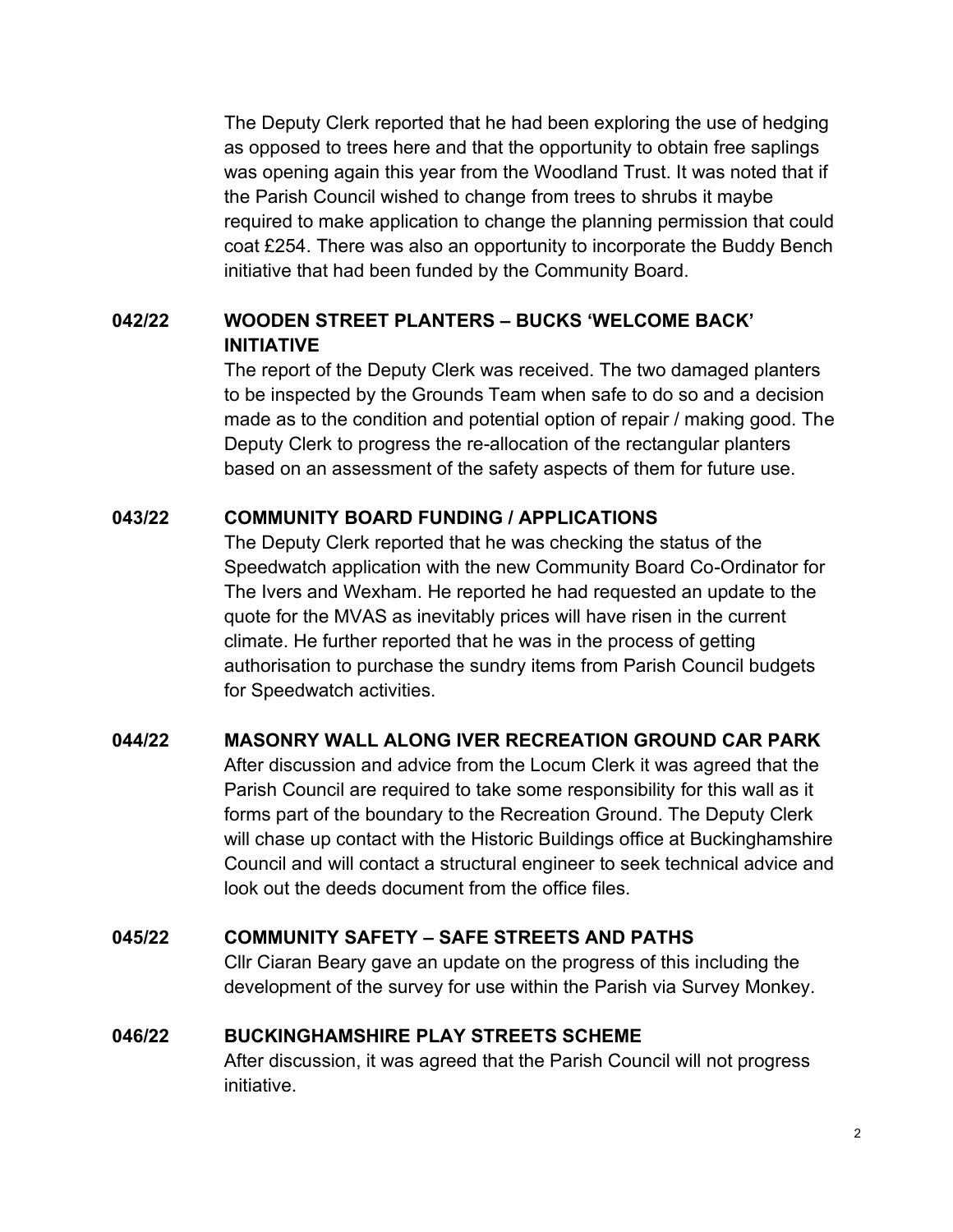# **047/22 APPLICATION FOR HS2 BASED FUNDING TO PROVIDE IMPROVEMENTS TO OUR PEDESTRIAN CROSSINGS**

It was reported that Cllr Paul Griffin (Bucks Councillor) had met a representative from Bucks Council concerning upgrading all pedestrians crossings within the Parish boundaries and it was agreed the Parish Council will support this.

## **048/22 HIGHWAYS UPDATE**

- a) Cllr Julie Cook gave an oral update concerning the HS2 HGV monitoring
- b) Cllr Julie Cook gave an update on discussions with the Local Area Technician from Transport for Buckinghamshire concerning safety arounds schools / community areas and in particular Zebra Crossings.
- c) Cllr Julie Cook gave an update on the Bucks HGV Initiative and reported this was being progressed.

## **049/22 RECREATION GROUND SURVEY**

Cllr Julie Cook gave an update on progress and reported that the 'Teams' survey is read and needs to be put on the Parish Council website along with some commentary. Cllr Julie Cook will work with the office team to get this out to the community. Printed copies will be made available so that there is opportunity for everyone to participate – i.e. members of the Senior Coffee Morning and other potential non internet users.

## **050/22 ELECTRIC CHARGING POINT**

Cllr Kinchin gave an oral update on progress reporting that we missed the first funding opportunity at 70% of the cost and now the funding opportunity is only 60% but our application has been completed and is in progress. This item should be presented to the next Full Council meeting.

# **051/22 ANTI-SOCIAL BEHAVIOUR AT IVER HEATH RECREATION GROUND**

The report of the Deputy Clerk was received. Councillors agreed that the situation was intolerable. The matter of CCTV was raised and it was noted that the Facilities and Events committee had CCTV under review. It was noted that in previous years a security contractor with dogs had been employed to patrol areas at the weekend in the summer months. The Deputy Clerk will make contact with the firm used and will ask for costings. The Parish Council should look at behavioural campaigns and this could involve the local schools producing targeted designed posters.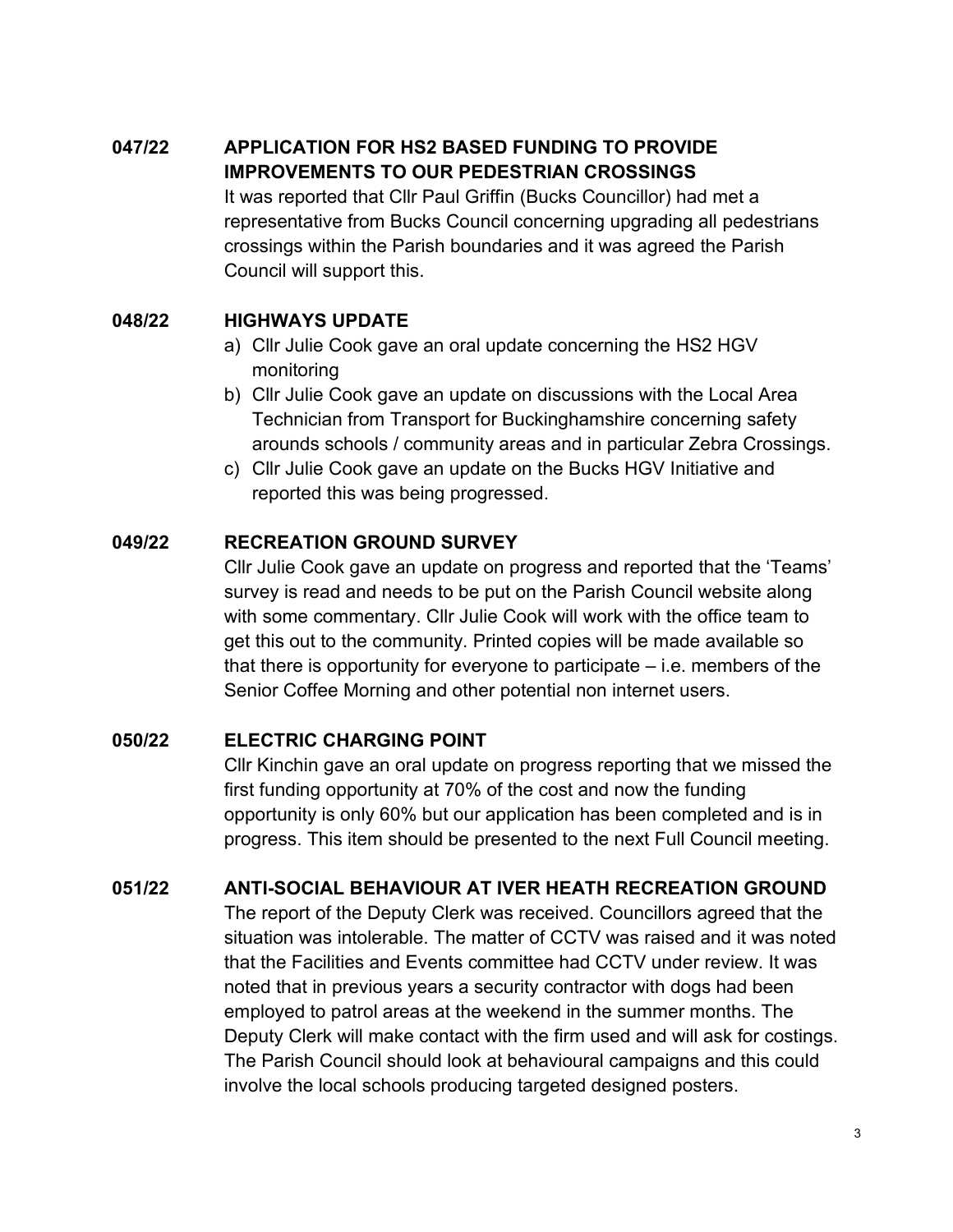### **052/22 FINANCIAL COMPARISON REPORT**

Councillors received the financial comparison report to 19<sup>th</sup> May 2022.

### **053/22 DEPUTY CLERK UPDATES**

.

Councillors received the written update from the Deputy Clerk and several updates were given orally. This included noting that a local family who's late Father had been a tradesman in the village for many years and there wish to make a donation towards some shrubbery in the village. The Deputy Clerk will progress with the family with the suggestion of a donation towards the shrubbery outside the Council office at 45b, High Street.

## **054/22 CHAIR'S ANNOUNCEMENTS**

The Chair reminded the committee that it's objective was to serve the residents of the Parish to ensure all our open spaces and highways matters are dealt with for the good of the community. He urged everyone to participate fully and be prepared for meetings in advance. Thanks were offered to those on the committee that were particularly active and who were achieving tangible benefits previously and currently. He recognised the constraints on the Officer team currently recognising their work and continued to encourage written reports on Agenda items.

*At this point Standing Order 3x was suspended to allow the last two items on the Agenda to proceed.*

## **055/22 IMPROVEMENTS AND EFFECTIVENESS**

It was agreed that a monitor of actions agreed and progress made should be maintained for the decisions made at meetings. It was stated that this had been started with a RAG monitoring system but that time recently hadn't allowed this to continue. The Deputy Clerk suggested that devising something, working with the other officers, could be used in all committees would be a huge benefit and committed to work with the rest of the team to develop this. He further committed to ensuring this was followed by this committee in the future.

## **056/22 WEBSITE/PRESS RELEASES**

Use of recreation ground survey to include the Forms form in MS Team. The Deputy Clerk to liaise with the Administrator to get this actioned.